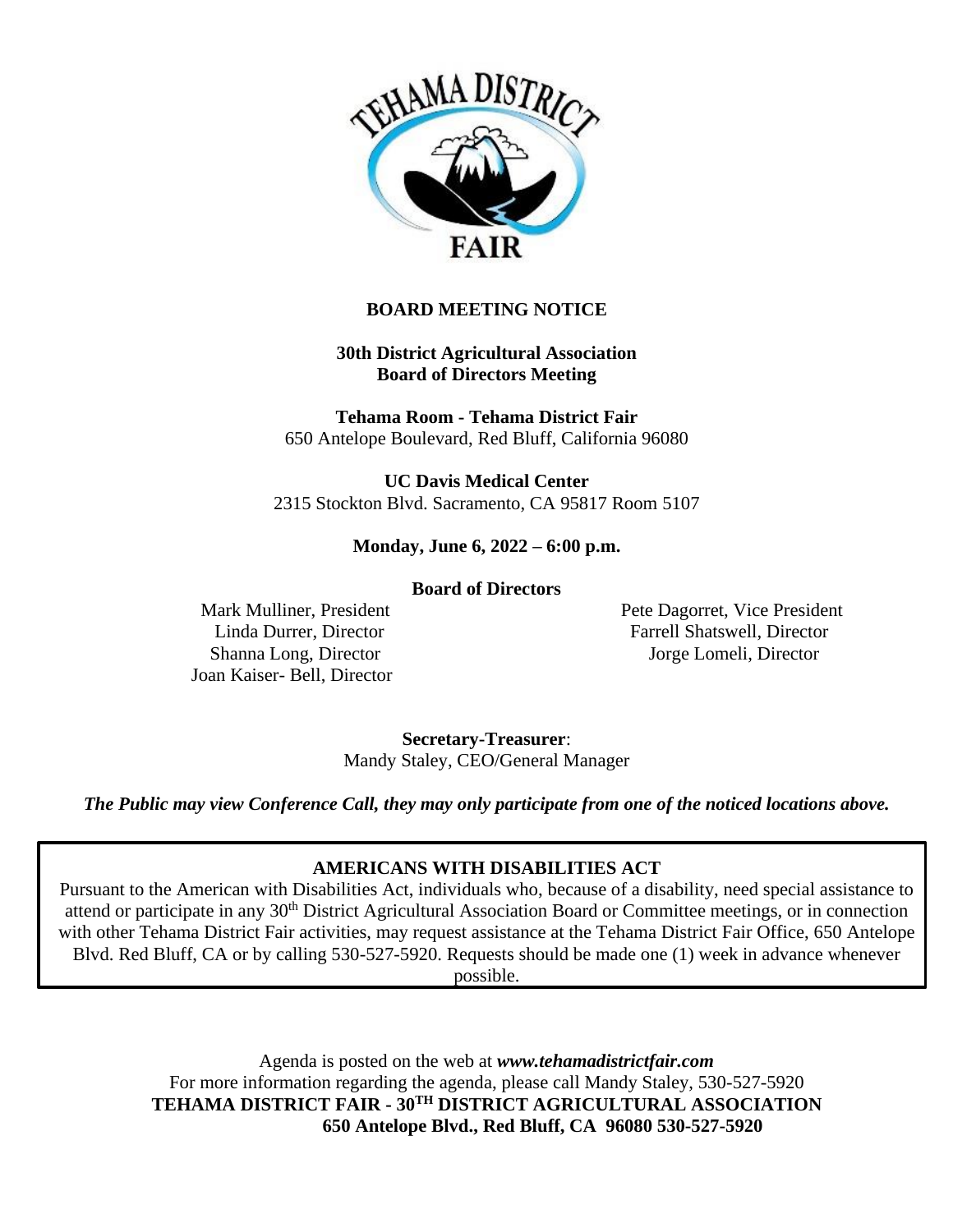

## **BOARD OF DIRECTORS MEETING AGENDA JUNE 6, 2022 6:00 PM**

## **1. CALL TO ORDER**

## **2. ROLL CALL/APPROVAL OF EXCUSED ABSENCES** – President Mark Mulliner

## **3. APPROVAL OF AGENDA**

### **4. PUBLIC COMMENT:**

Speakers are to sign in and be recognized by the Board and are limited to three (3) minutes. This time is for items not on the current agenda. No debate by the Board shall be permitted on such public comment. No action will be taken on such comment at this time, as law requires formal public notice prior to any action on an item of business. Public comments on items listed elsewhere on the agenda will be heard as that item is being considered.

## **AGENDA ACTION ITEMS**

#### **5. CORRESPONDENCE:**

The Board may take approval action on Correspondence:

- a. CDFA Correspondence
- b. Fairs & Expositions Correspondence
- c. Western Fairs Association Correspondence
- d. CalPers Correspondence
- e. CFSA Correspondence
- f. Local Correspondence

#### **6. CONSENT CALENDAR:**

The items on the Consent Calendar will be enacted in accordance with recommended action under one motion unless trailed from the Consent Calendar by the Board. Any member wishing to trail an item from the Consent Calendar should notify the CEO prior to the meeting. Trailed items will be considered after the motion to approve the Consent Calendar.

- a. Minutes, Regular Meeting March 15, 2022
- b. Interim Rental Report April, May, June 2022

#### **7. FINANCIAL REPORTS:**

- a. Approve Expenditures March, April, May 2022
- b. Financial Statements March, April, May 2022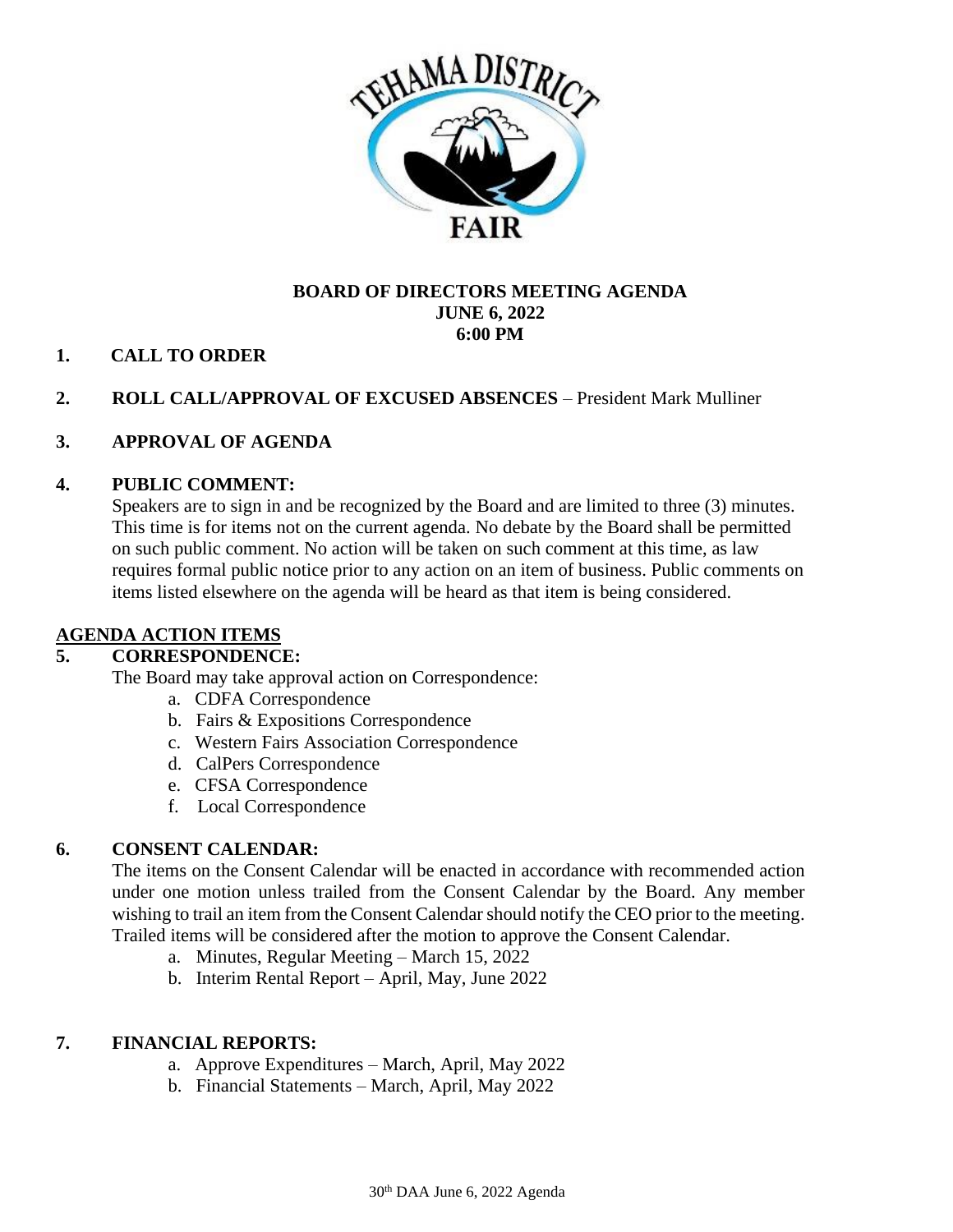# **8. NEW BUSINESS:**

# **Action/Discussion Items:**

- a. Outside Committees/Partners Updates
	- JLA
		- PDP Tehama Community Alliance
		- Red Bluff Round-Up
		- Red Bluff Bull & Gelding Sale
- b. Delegated Authority Committee
- c. Consider Farrell Shatswell and Joan Kaiser-Bell Resigned
- d. California Construction Authority Master Agreement
- e. Board Resolution for Salary Adjustment
- f. CDFA Compliance Audit
- g. FY2021/2022 Allocation Funds
- h. PG&E Community Contribution Checks
- i. F&E Disbursement of \$50M Funds
- j. Cafeteria/Auditorium Re-Roofing & HVAC Project
- k. RV Expansion Project
- l. Reader Board Replacement Project

# **9. CEO REPORT:**

The Board may take approval action on the Manager's Report:

- a.) Update on Events
- b.) Fair Recap
- b.) Other (Informational/Action)

# **10. COMMITTEE REPORTS:**

The Board may take approval action on Committee Reports and New Committee Assignments:

- **a. Finance**: Mark Mulliner, Shanna Long Update on Current Financials
- **b. Policy**: Shanna Long, Linda Durrer Update on Policies
- **c. Buildings & Grounds**: Mark Mulliner, Pete Dagorret Update on Improvements/ Maintenance
- **d. Strategic Planning:** Jorge Lomeli Update on Possible Strategic Planning
- **e. Junior Livestock Auction:** Mark Mulliner, Pete Dagorret Update on Junior Livestock Auction

# **11. CLOSED SESSION:**

**a.** Personnel Matters (Government Code Section 11126 (a))

**b.** Pursuant to the authority of Government Code section 11126(e) the Board of Directors will meet in a closed executive session. The purpose of this executive session is to confer with counsel, discuss, and consider the following pending litigation to which the 30th DAA is a party. Gonzales v. 30th District Agricultural Association, Tehama County Superior Court, Case No. 34-2021-00305213